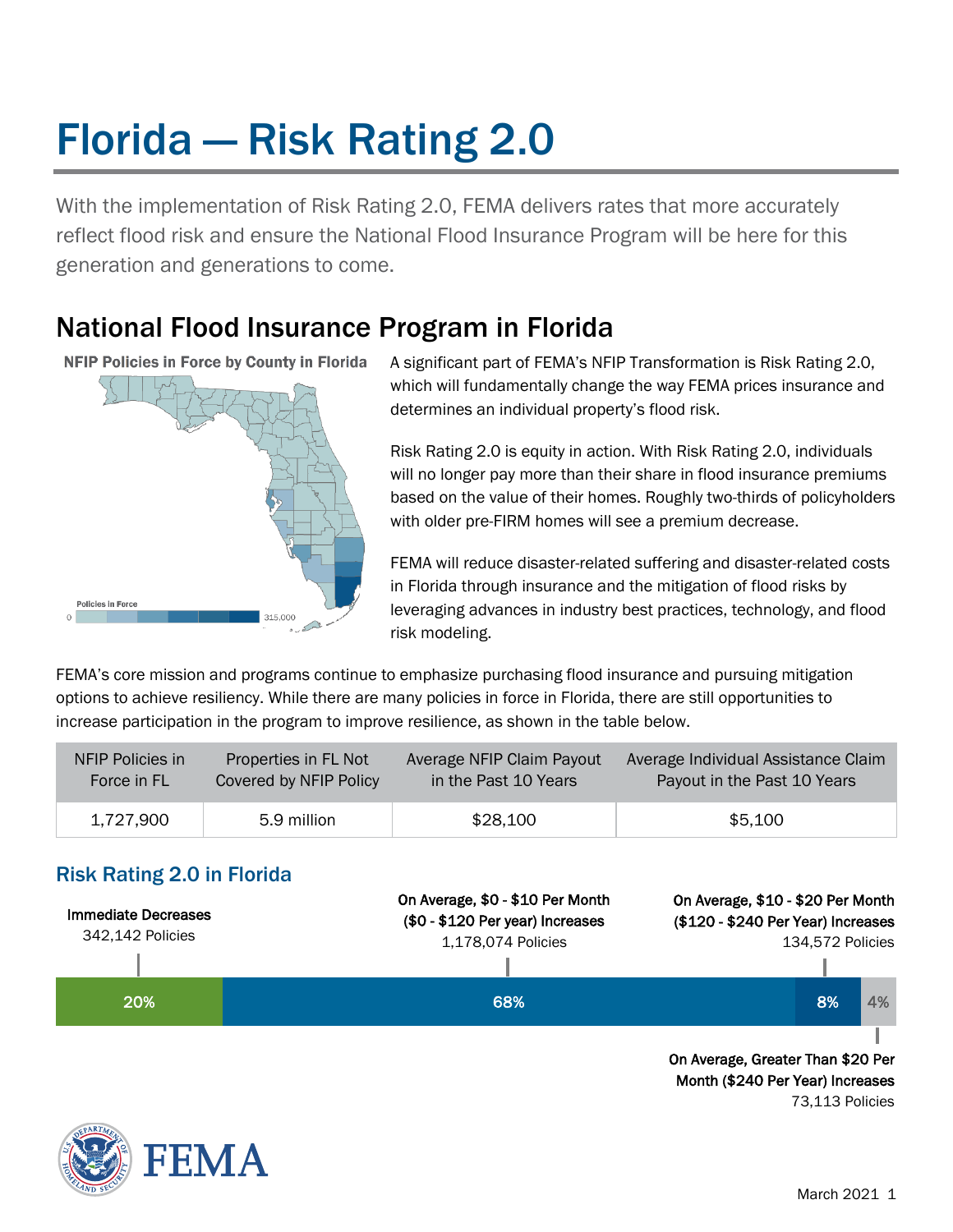Under the current methodology, all NFIP policyholders have been subject to premium increases every year. Risk Rating 2.0, from a premium increase perspective, does not deviate significantly from the current methodology except annual increases will eventually stop under Risk Rating 2.0 once the full-risk rate is realized. Premium increases will also be subject to the 18% per year cap set by Congress for most policies.



# What can you do? Mitigate to Reduce Rates in Florida



The chart to the left identifies policyholders in Florida who may need the most help to reduce flood insurance rates. They will be paying their true flood risk rate under Risk Rating 2.0, and by implementing mitigation measures while on a glidepath to their full risk rate, they can help reduce their costs.

The state plays a key role in leading those mitigation efforts through coordination and collaboration with communities. States, local communities, tribes, territories, and individuals should prioritize mitigation projects, mitigation planning, and the adoption or strengthening of building codes and zoning regulations to improve resilience and reduce flood insurance rates.

## Participate in the Community Rating System (CRS)

Communities will continue to earn National Flood Insurance Program rate discounts of 5% - 45% based on the Community Rating System classification. The discount will be uniformly applied to all policies throughout the participating community, regardless of whether the structure is in the Special Flood Hazard Area (SFHA).

Currently, policyholders in CRS communities save an average of \$162, or 15%, per year on their flood insurance policy. To date, there are 24,500 communities that participate in the Community Rating System.

As of Oct. 1, 2020, 259 communities in Florida participate in the Community Rating System. To view the list of participating communities and their current class rating, visit [www.fema.gov/community-rating-system.](http://www.fema.gov/community-rating-system)

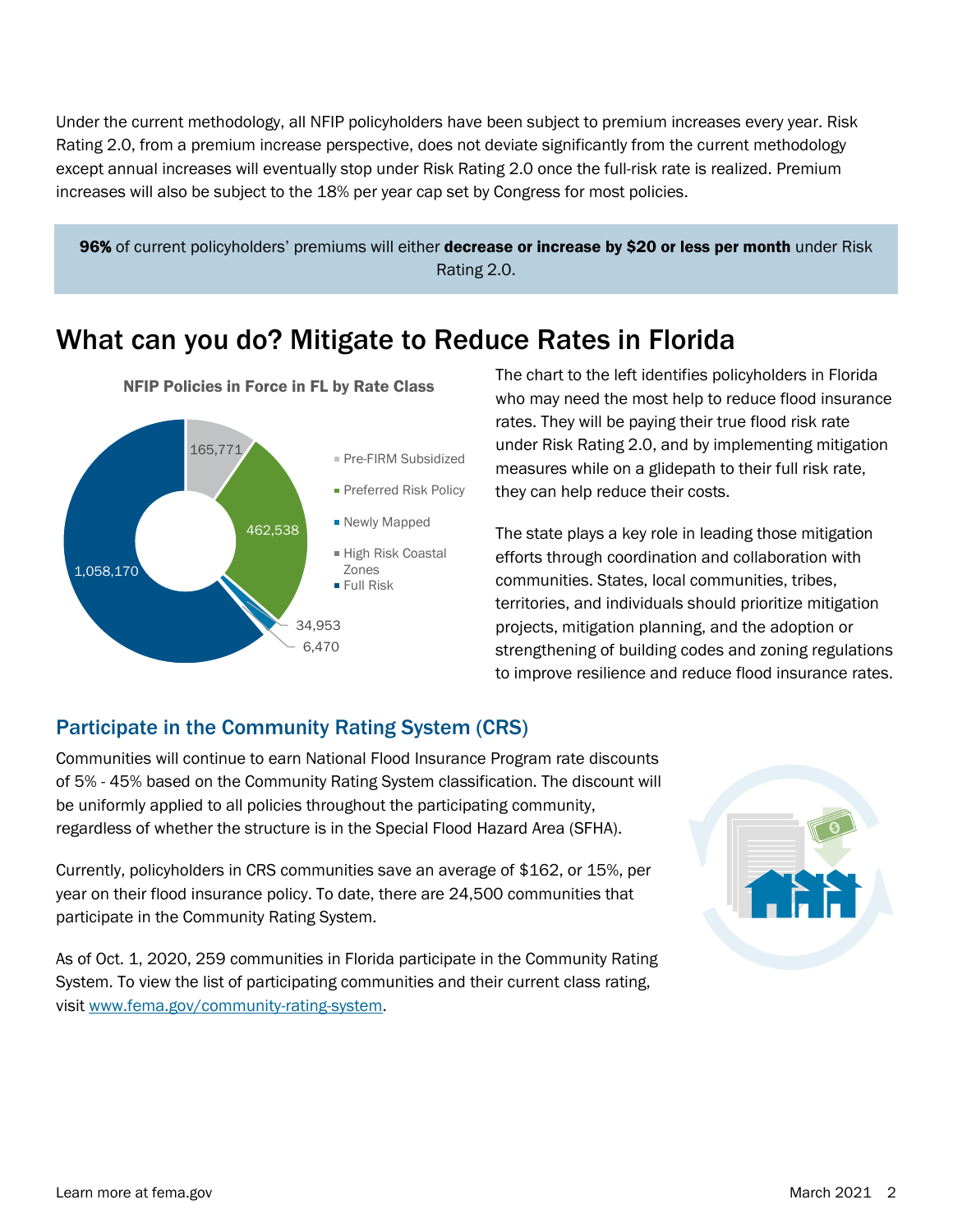## Apply for Hazard Mitigation Assistance Grants

Hazard Mitigation Assistance (HMA) grants are available for pre-disaster and post-disaster mitigation projects. As of October 1, 2021 for new policyholders and April 1, 2022 for existing policyholders, projects involving installing flood openings per 44 CFR 60.3 criteria, elevating structures, and elevating machinery and equipment above the first floor (i.e. hot water heaters) may reduce rates both inside and outside SFHAs. For detailed information, refer to the "Risk Rating 2.0 Equity in Action" fact sheet.

| <b>HMA Program</b>                                                         | Program Information                                                                                                                                                                                                  |
|----------------------------------------------------------------------------|----------------------------------------------------------------------------------------------------------------------------------------------------------------------------------------------------------------------|
| Flood Mitigation Assistance (FMA)                                          | Pre-Disaster grant program<br>$\bullet$<br>Obligations of \$1.4 billion from 2004 to 2021<br>More information: https://www.fema.gov/grants/mitigation/floods                                                         |
| <b>Building Resilient Infrastructure</b><br>and Communities (BRIC)         | Pre-disaster grant program<br>$\bullet$<br>Obligations of \$1.2 billion from 2020 to 2021<br>More information: https://www.fema.gov/grants/mitigation/building-<br>resilient-infrastructure-communities              |
| Hazard mitigation Assistance<br>Grant Program (HMGP) and HMGP<br>Post Fire | Post-disaster grant program<br>Obligations of \$15.3 billion from 1990 to 2021<br>More information https://www.fema.gov/grants/mitigation/hazard-<br>mitigation and https://www.fema.gov/grants/mitigation/post-fire |

## Take Action to Reduce Flood Risk

States, tribes, territories, local communities, and individuals can all take mitigation actions to reduce their flood risk and potentially reduce their flood insurance premiums.

#### STATES/TRIBES/TERRITORIES

- **Promote/expedite pre-disaster HMA grant applications for FMA and BRIC.**
- **Prioritize, plan for, and take advantage of HMGP funding after a disaster occurs.**
- **Offer tax credits for flood mitigation.**
- **Establish and maintain a revolving loan fund for flood risk reduction projects.**
- **Promote higher regulatory standards for development.**